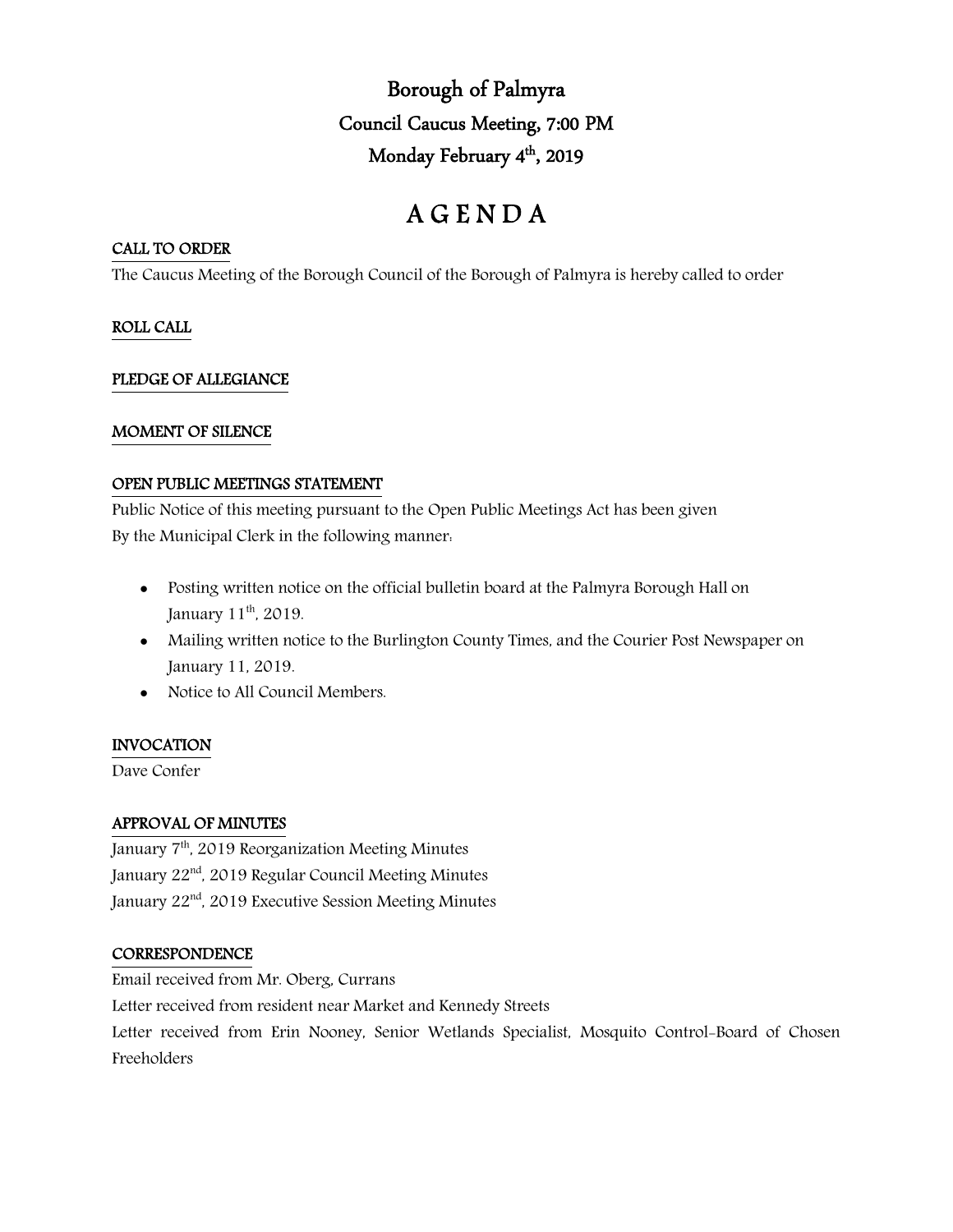## PROFESSIONAL UPDATES

James Winckowski, CME William Kirchner, ERI

### PUBLIC PORTION

This public portion is for discussion on professional updates, resolutions and ordinances listed on the agenda. Please sign in and state your name and address for the record. Council will give all comments appropriate consideration. Each citizen will be allotted up to five (5) minutes to speak, in order to allow everyone an opportunity to ask questions and express their opinions or concerns. Please direct all comments to the Mayor. Each citizen may only speak once during each public portion.

# RESOLUTIONS Consent Agenda

Resolution 2019-76 and Resolution 2019-82 to Resolution 2019-86 will be enacted as a single motion, if any resolution needs additional discussion it will be removed from the consent agenda and voted on separately.

Resolution 2019-76, Resolution in Support of Path to Progress Recommendations Made by New Jersey Economic and Fiscal Policy Workgroup

Resolution 2019-82, Resolution Approving Participation with the State of New Jersey Federal Grant Program Administered by the Criminal Justice, Department of Law and Public Safety

Resolution 2019-83, Resolution Appointing Tracy Kilmer as Fire Official of the Borough of Palmyra for a three year term, effective January 1, 2019 ending December 31<sup>st</sup>, 2021.

Resolution 2019-84, Resolution Appointing Tracy Kilmer as Construction Official for the Borough of Palmyra

Resolution 2019-85, Resolution of the Borough of Palmyra Authorizing the Removal of a Handicapped Parking Sign at 601 Delaware Avenue

Resolution 2019-86, Resolution Awarding a Contract to ERI for the Installation of Piezometer Wells for the Purpose of Monitoring Ground Water Levels per their proposal dated January  $21^{st}$ , 2019 in the amount of \$14,750.00

# COMMUNITY SPOTLIGHT

Read Across America- Charles Street School, Last day to register February 8<sup>th</sup>, 2019

### PUBLIC REMINDERS

### DISCUSSION ITEMS

## NEW Business

• Public Events

MLK Day of Service – Date change

- Black History Month
- School Resource Officer Shared Services Agreement with School District
- Reappointment of Municipal Judge Corey Ahart